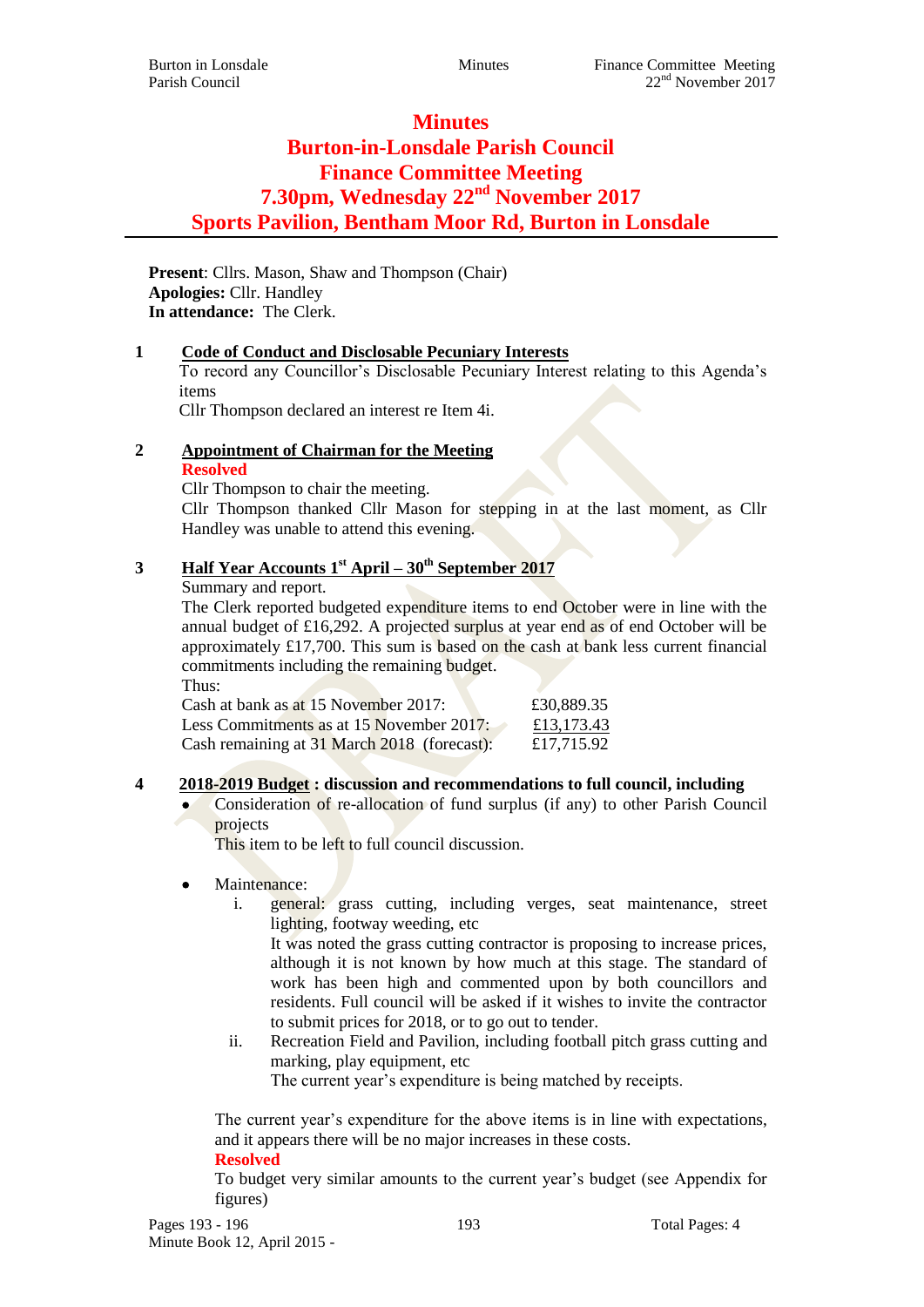Funding re village's small maintenance jobs done by volunteers The committee recognises the invaluable contribution made by volunteers in both time and skills. Materials required for work done to be funded from the maintenance budget.

**Resolved**

To set a budget £100 for incidental expenses (see Appendix).

 Grant applications from Village and other Organisations Following discussion about the timing of village organisations invitations to apply to the council for donations, it was

#### **Resolved**

To budget £250 under S137 of LGA 1972 and £750 under 1976 LGA (Misc. Provisions) and await applications during the year.

• Risk assessment and insurance items' valuations.

The risk assessments were not discussed.

The insurance premium was increased in September as the pavilion valuation was increased to take account of re-building costs in the very unlikely event of a total re-build be required. Thus the overall annual premium is likely to be in the region of £1,250.

#### **Resolved**

To budget £1,250 for the annual insurance premium. Insurance providers to be researched prior to renewal in June 2018.

- Recreation Field business plan including sports pavilion operation Not discussed.
- Proposed 2018-19 budget for recommendation to full Council **Resolved**

The 2018-19 annual budget be set at £16,280, and to be recommended to the full council for approval.

**5 2018-2019 Annual Precept:** recommendation to full council of amount to be requested from Craven District Council, in the light of the proposed total budget for 2018-19, and projected unallocated reserves available at year end 31<sup>st</sup> March 2018. **Resolved**

The Finance Committee recommends to full council an annual precept for 2018-19 of £16,500.

#### **6 Date, time and venue of next monthly Parish Council Meeting** Thursday 23<sup>rd</sup> November 2017, 7.30pm, Village Hall

The meeting closed at 9.00pm

**Signed................................................................ Date.............................**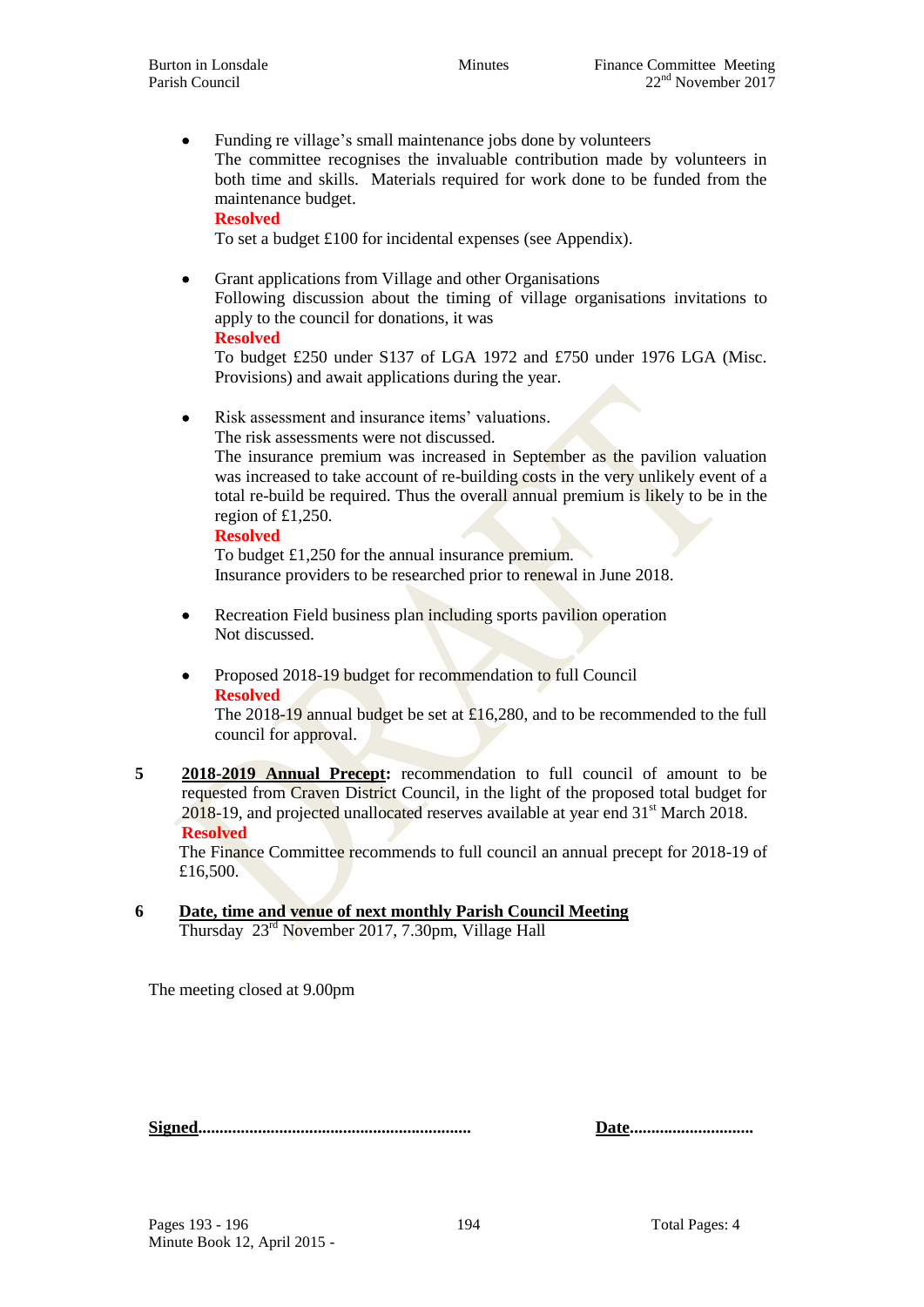| Burton in Lonsdale |
|--------------------|
| Parish Council     |

Burton in Lonsdale **Minutes Minutes** Finance Committee Meeting Parish Council 22<sup>nd</sup> November 2017

# **Appendix**

| <b>Budget 2018-19</b>                                                                                 |                          |                          |
|-------------------------------------------------------------------------------------------------------|--------------------------|--------------------------|
|                                                                                                       | <b>Budget</b><br>2017-18 | <b>Budget</b><br>2018-19 |
| Utilities: electricity for street lights                                                              | 800                      | 900                      |
| <b>Maintenance and renewals</b>                                                                       |                          |                          |
| Street Lights (year 1 of maintenance cycle)                                                           | 150                      | 100                      |
| Street Lights: Renewals/loan repayments                                                               | 2,043                    | 1965                     |
| Seat Maintenance                                                                                      | 50                       | 300                      |
| Street maintenance, Noticeboards                                                                      | 200                      | 200                      |
| Lot 4 Grass cuts Village Green, path to VOSCY                                                         | 560                      | 750                      |
| Lot 5 Grass cuts Riverside Land                                                                       | 350                      |                          |
| Trees Riverside Land, VOSCY & VG                                                                      | 1,000                    | 1000                     |
| Xmas Tree for Village Green (250), power (75)                                                         | 300                      | 250                      |
| Village Green misc inc War memorial                                                                   |                          |                          |
| Lot 6 VOSCY grass cuts                                                                                | 400                      |                          |
| VOSCY: trees, memorials, misc maintenance                                                             |                          | 150                      |
| Subscriptions                                                                                         | 300                      | 320                      |
| Insurance (incl pavilion)                                                                             | 1,000                    | 1250                     |
| Hire of Village Hall (30 hours $@E7$ / hr)                                                            | 150                      | 240                      |
| Elections                                                                                             |                          | 125                      |
| <b>Sundries</b>                                                                                       | 100                      | 100                      |
| S/137 donations to village organisations, inc. Shop<br>Donations other than s137: BRG (LGA 1976 (Misc | 250                      | 250                      |
| Provs))                                                                                               | 750                      | 750                      |
| <b>Recreation Field</b>                                                                               |                          |                          |
| Pavilion water, electric                                                                              | 600                      | 400                      |
| Pavilion maintenance (LGA 1976 Misc Provs)                                                            | 1,000                    | 1000                     |
| Play Area Equipt insp'n; maint.;<br>Rec Field other than pavilion maintenance: bollards               | 250                      | 250                      |
| (75), wall repairs (200)<br>Lot 1 Grass Cuts Football pitch, & surround (April-                       | 250                      | 200                      |
| October)                                                                                              | 1,300                    | 1500                     |
| Lot 2 Grass Cuts on play area                                                                         | 400                      |                          |
| Lot 3 Grass Cuts (Pavilion, path, gate, verge)                                                        |                          |                          |
| Administration                                                                                        |                          |                          |
| Transparency Code compliance expenses                                                                 | 100                      | 100                      |

| Annual Audit (external & internal) |     | 500            | 400 |
|------------------------------------|-----|----------------|-----|
| Pages 193 - 196                    | 195 | Total Pages: 4 |     |
| Minute Book 12, April 2015 -       |     |                |     |